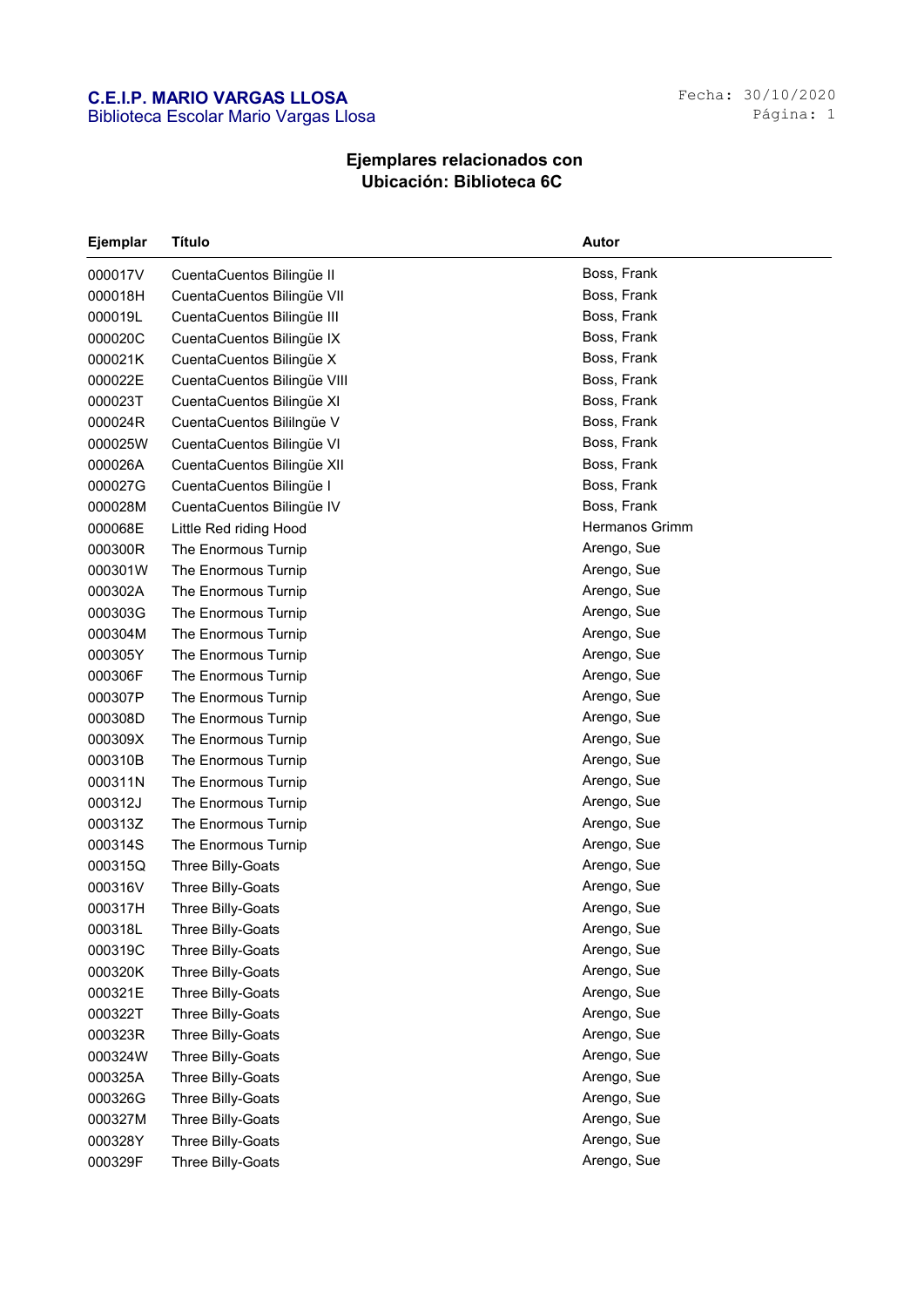## C.E.I.P. MARIO VARGAS LLOSA

Biblioteca Escolar Mario Vargas Llosa

| Ejemplar | Título                                                  | Autor                   |
|----------|---------------------------------------------------------|-------------------------|
| 000330P  | The Little Red Hen                                      | Arengo, Sue             |
| 000331D  | The Little Red Hen                                      | Arengo, Sue             |
| 000332X  | The Little Red Hen                                      | Arengo, Sue             |
| 000333B  | The Little Red Hen                                      | Arengo, Sue             |
| 000334N  | The Little Red Hen                                      | Arengo, Sue             |
| 000335J  | The Little Red Hen                                      | Arengo, Sue             |
| 000336Z  | The Little Red Hen                                      | Arengo, Sue             |
| 000337S  | The Little Red Hen                                      | Arengo, Sue             |
| 000338Q  | The Little Red Hen                                      | Arengo, Sue             |
| 000339V  | The Little Red Hen                                      | Arengo, Sue             |
| 000340H  | The Little Red Hen                                      | Arengo, Sue             |
| 000341L  | The Little Red Hen                                      | Arengo, Sue             |
| 000342C  | The Little Red Hen                                      | Arengo, Sue             |
| 000343K  | The Little Red Hen                                      | Arengo, Sue             |
| 000344E  | The Little Red Hen                                      | Arengo, Sue             |
| 000835F  | Olivia                                                  | Falconer, lan           |
| 000979J  | Three Billy-Goats                                       | Arengo, Sue             |
| 001052V  | Mi primera ortografía Everest                           | Calle, Blanca           |
| 001238L  | Duck in the Truck                                       | Alborough, Jez          |
| 001295F  | Cuando los borregos no pueden dormir                    | Kitamura, Satoshi       |
| 001409Y  | Diary of a wimpy kid: The long haul.                    | Kinney, Jeff            |
| 001419Q  | My cat's weird                                          | Monks, Lydia            |
| 001484N  | Postman Pat's Merry Christmas                           | Cunliffe, John          |
| 001520W  | Mis primeras canciones en inglés                        | González, Marifé        |
| 001529B  | Nothing                                                 | Inkpen, Mick            |
| 001728A  | Cuentos de Oro                                          | Domínguez, Mercedes     |
| 001735X  | <b>Robinson Crusoe</b>                                  | Defoe, D                |
| 001738J  | La isla del tesoro                                      | Stevenson, Robert Louis |
| 001784J  | The indispensable Calvin and Hobbes                     | Watterson, Bill         |
| 001785Z  | Shhh!                                                   | Sykes, Julie            |
| 001788V  | Mickey's Christmas Carol                                |                         |
| 001789H  | Toybox. Bumper Story Book 3                             |                         |
| 001967N  | Calvin and Hobbes. Weirdos from another planet.         | Watterson, Bill         |
| 001968J  | Calvin and Hobbes. The number 1 bestseller              | Watterson, Bill         |
| 001969Z  | Calvin and Hobbes. The revenge of the baby-sat          | Watterson, Bill         |
| 001970S  | Attack of the deranged mutant killer monster Snow Goons | Watterson, Bill         |
| 001971Q  | Calvin and Hobbes. Yukon Ho!                            | Watterson, Bill         |
| 002046E  | <b>Baby Bird</b>                                        | Dunbar, Joyce           |
| 002051G  | Harry Potter and the philosopher's stone                | Rowling, J. K.          |
| 002116T  | Busy City. A lift - the - flap learning book            | Regan, Lisa             |
| 002124P  | Ice age. Who you callin extinct?                        | Katschke, Judy          |
| 002129J  | Little Red Riding Hood                                  | Waters, Fiona           |
| 002132Q  | Strawberry Shortcake and the birthday surprise          | Doyle, Elizabeth        |
| 002203H  | Alí Babá y los 40 ladrones                              |                         |
| 002208T  | Peter Rabbit's Giant Storybook                          |                         |
| 002347R  | Ruby the copycat                                        | Rathmann, Peggy         |
| 002352Y  | What's in the witch's kitchen                           | Sharratt, Nick          |
| 002355D  | The monster who lost his mean                           | Haber, Tiffany Strelitz |